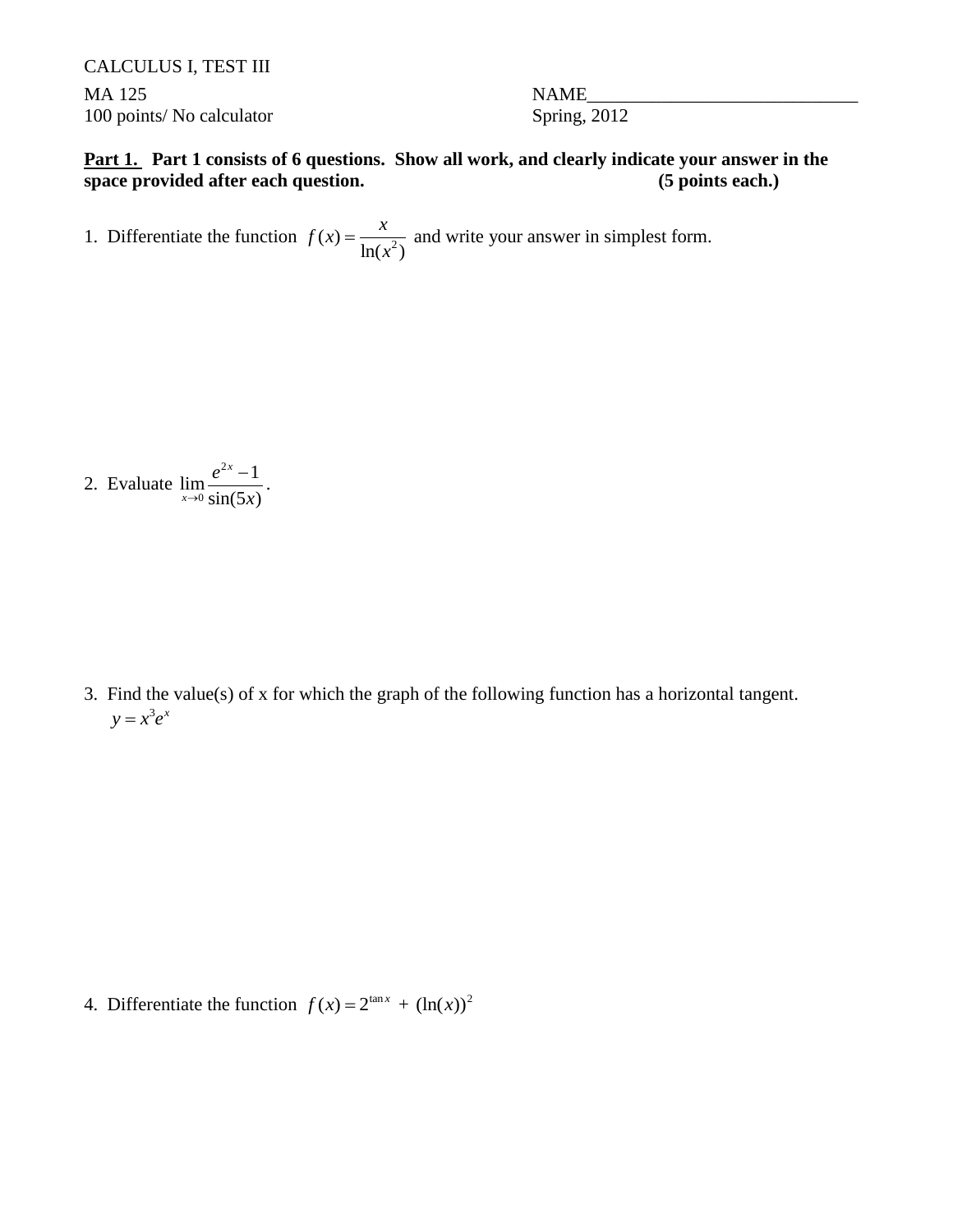## CALCULUS I, TEST III

5. Differentiate the function  $g(x) = \ln(\sec x)$ .

6. Simplify  $y = \tan(\arcsin x)$ .

**PART 2. Part 2 consists of 5 problems worth 14 points apiece. Show all your work for full credit! Displaying only the final answer (even if correct) without the relevant steps is not enough.**

1. a. Differentiate the function  $y = e^{x \sin x}$ .

b. Differentiate the function  $f(x) = \ln \sqrt{\frac{x+3}{x}}$ 3  $f(x) = \ln \sqrt{\frac{x}{x}}$ *x*  $=\ln \sqrt{\frac{x+}{x}}$  $\overline{a}$ . Simplify your answer as much as possible.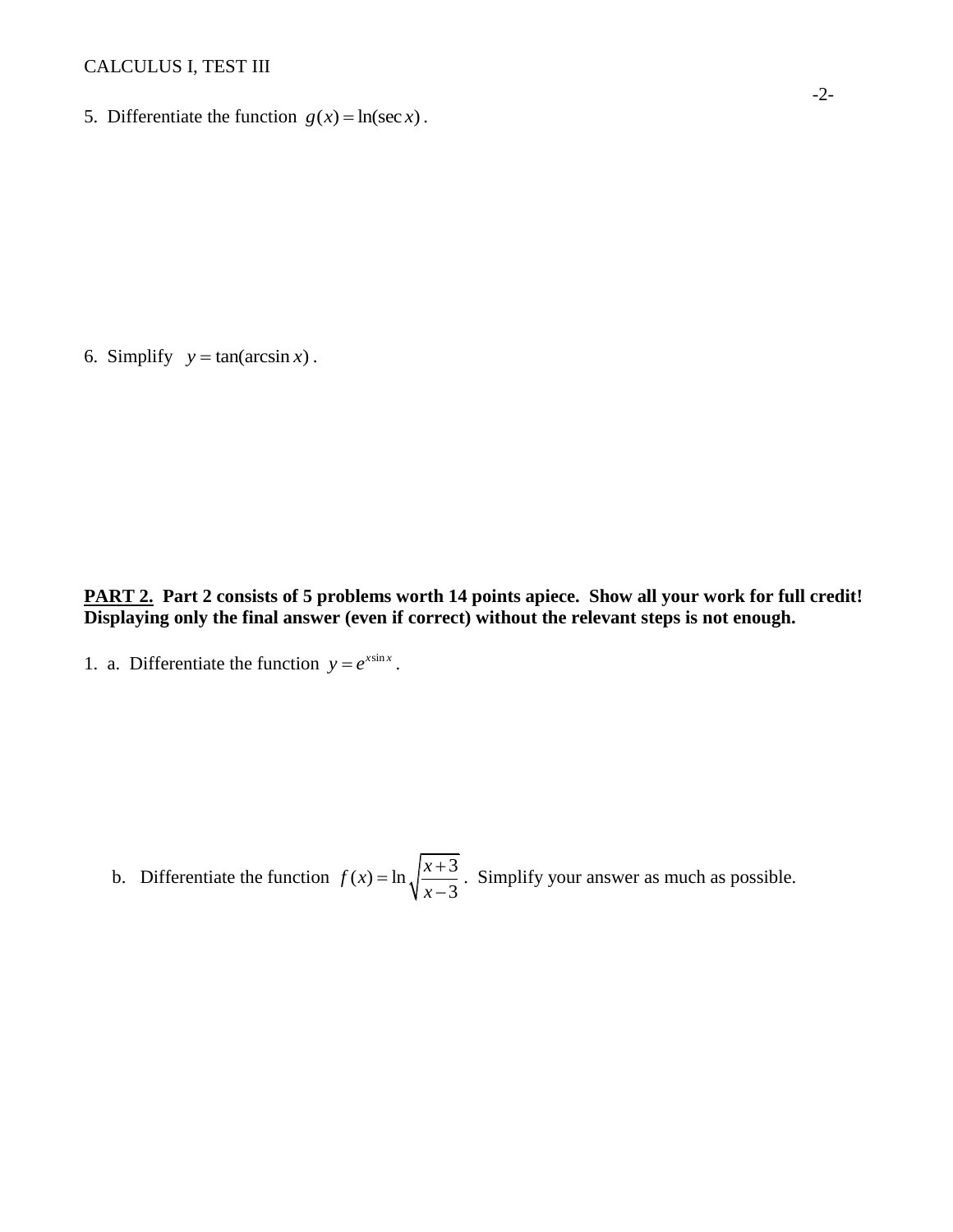- 2. Evaluate the following limits. Remember to show all work.
	- a.  $\lim_{x \to 0^+} \frac{\ln x}{x}$

$$
b. \quad \lim_{x \to 0^+} \left( \frac{1}{\sin x} - \frac{1}{x^2} \right)
$$

c. 
$$
\lim_{x \to 0} (1 - 2x)^{\frac{1}{x}}
$$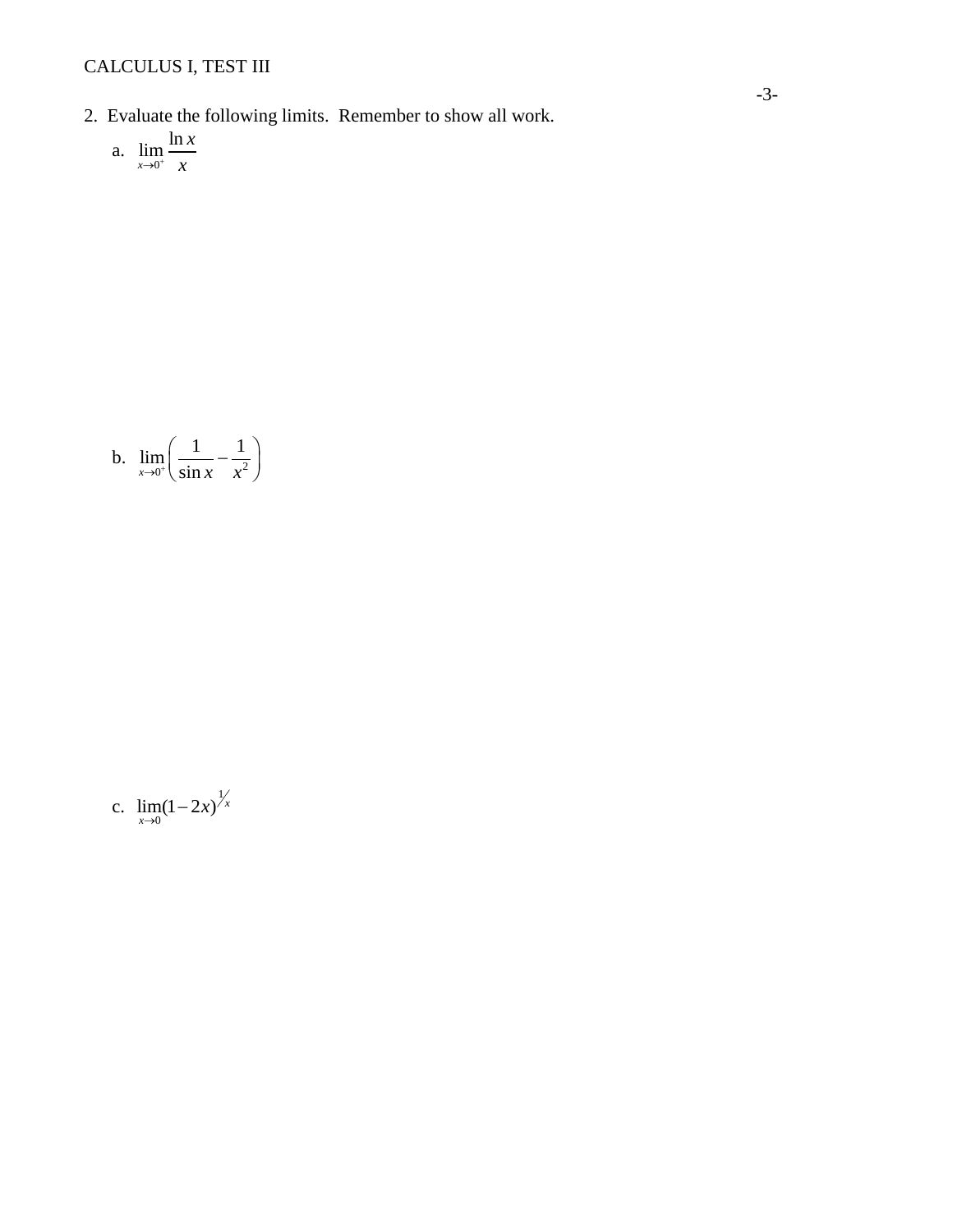## CALCULUS I, TEST III

3. a. Find the linearization, i.e. the linear approximation of the function  $f(x) = \sin x$  at  $a = \frac{\pi}{4}$ . -4-

b. Use Newton's method to find a second approximation  $x<sub>2</sub>$  to the solution of the equation  $x^2 = 1 - x$  given an initial guess of  $x_1 = -2$ .

- 4. The radius of a circular disk is given as 10 cm. with a maximum error in measurement of 0.2 cm.
	- a. Use differentials to estimate the maximum possible error in calculating the area of the disk (in 2 *cm* ).

b. What is the relative error in calculating the area?

c. What is the percentage error?